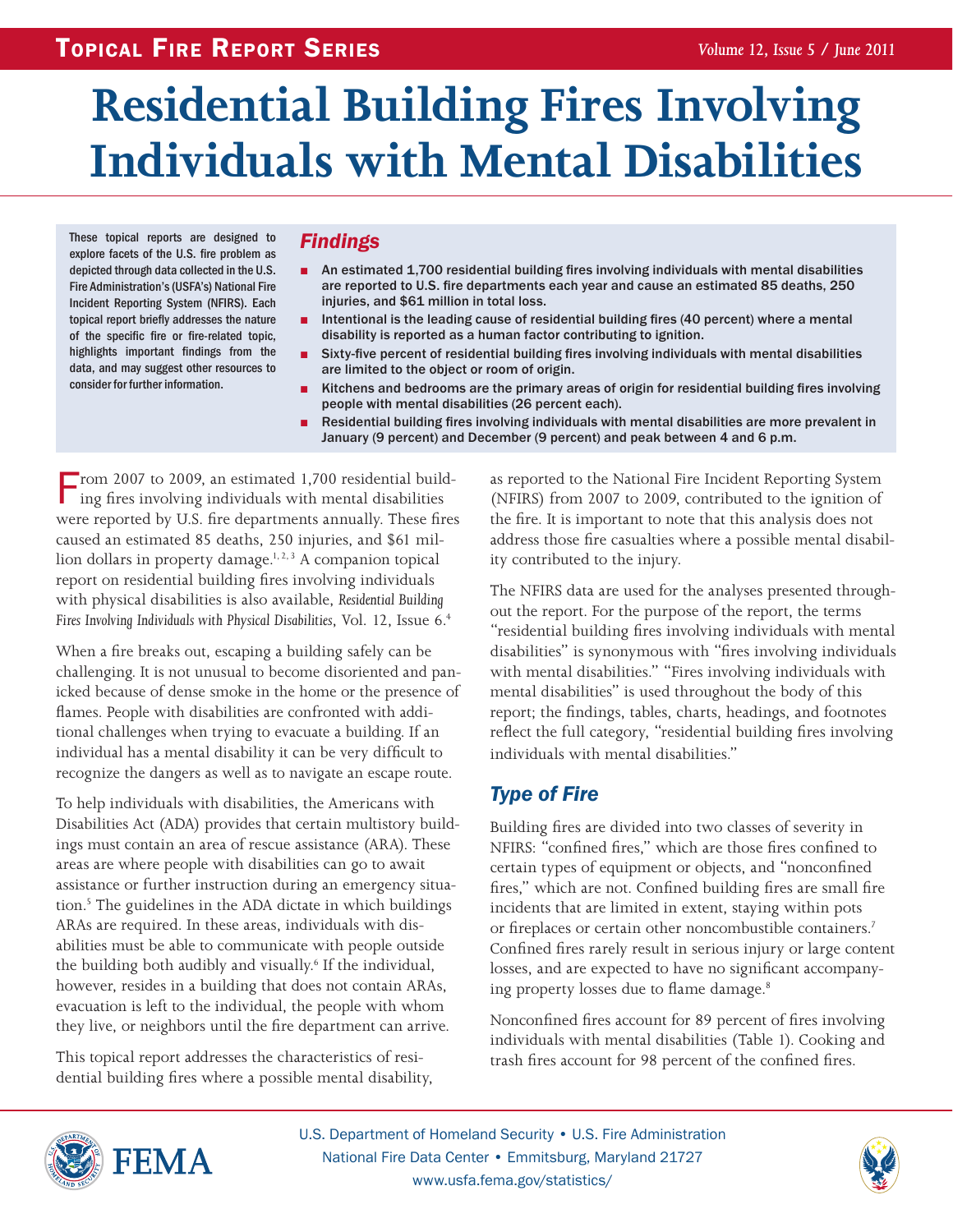### **Table 1. Residential Building Fires Involving Individuals with Mental Disabilities by Type of Incident (2007–2009)**

| <b>Incident Type</b>                                            | <b>Percent of Fires</b> |  |
|-----------------------------------------------------------------|-------------------------|--|
| Nonconfined fires                                               | 89.4                    |  |
| <b>Building Fires</b>                                           | 84.2                    |  |
| Fire in mobile home used as a fixed residence                   | 3.9                     |  |
| Fires in structures other than a building                       | 0.8                     |  |
| Fire in motor home, camper, recreational vehicle<br>0.3         |                         |  |
| Fire in mobile property used as a fixed structure, other<br>0.2 |                         |  |
| Confined fires                                                  | 10.6                    |  |
| Cooking fire, confined to container                             | 7.1                     |  |
| Trash or rubbish fire, contained<br>3.2                         |                         |  |
| Chimney or flue fire, confined to chimney or flue<br>0.2        |                         |  |
| Fuel burner/boiler malfunction, fire confined                   | 0.1                     |  |
| Total                                                           | 100.0                   |  |

Source: NFIRS 5.0.

Note: Prior to 2008, fires in structures other than a building are included, as previous analyses have shown that fires coded as structures other than a building were often building fires and the codes used interchangeably.

NFIRS allows abbreviated reporting for confined fires and many reporting details of these fires are not required nor reported. In the case of confined fires involving individuals with mental disabilities, however, many of the details of these fires are included. The subsequent analysis in this report, therefore, includes all fires involving individuals with mental disabilities and does not distinguish between confined and nonconfined fires.

### *Type of Property*

Residential buildings are divided into three major property types: one- and two-family buildings, multifamily buildings, and other. One- and two-family residential buildings

include detached single-family residences, manufactured homes, mobile homes not in transit, and duplexes. Multifamily residential buildings include apartments, condos, and town houses. Other residential buildings include all other types of residential buildings, such as hotels or motels, long-term care facilities, dormitories, and sorority or fraternity housing.

One- and two-family residential buildings account for the largest percentage of residential fires involving individuals with mental disabilities (62 percent) as reported by NFIRS (Table 2). Multifamily buildings were involved in 30 percent of fires involving people with mental disabilities.

### **Table 2. Residential Building Fires Involving Individuals with Mental Disabilities by Property Type (2007–2009)**

| <b>Property Type</b> | <b>Percent of Fires</b> |
|----------------------|-------------------------|
| One- and Two-Family  | 62.0                    |
| Multifamily          | 30.0                    |
| Other                | 8.C                     |
| Total                | 100.0                   |
|                      |                         |

Source: NFIRS 5.0

### *Loss Measures*

Table 3 presents losses, averaged over this 3-year period, of reported residential fires where "possibly mentally disabled" was identified as a human factor contributing to the

ignition of the fire.<sup>9</sup> While fires that involve individuals with mental disabilities are similar in the dollar loss per fire to fires that involve individuals with physical disabilities, they are less injurious. (See *Residential Building Fires Involving Individuals with Physical Disabilities*, Vol. 12, Issue 6.)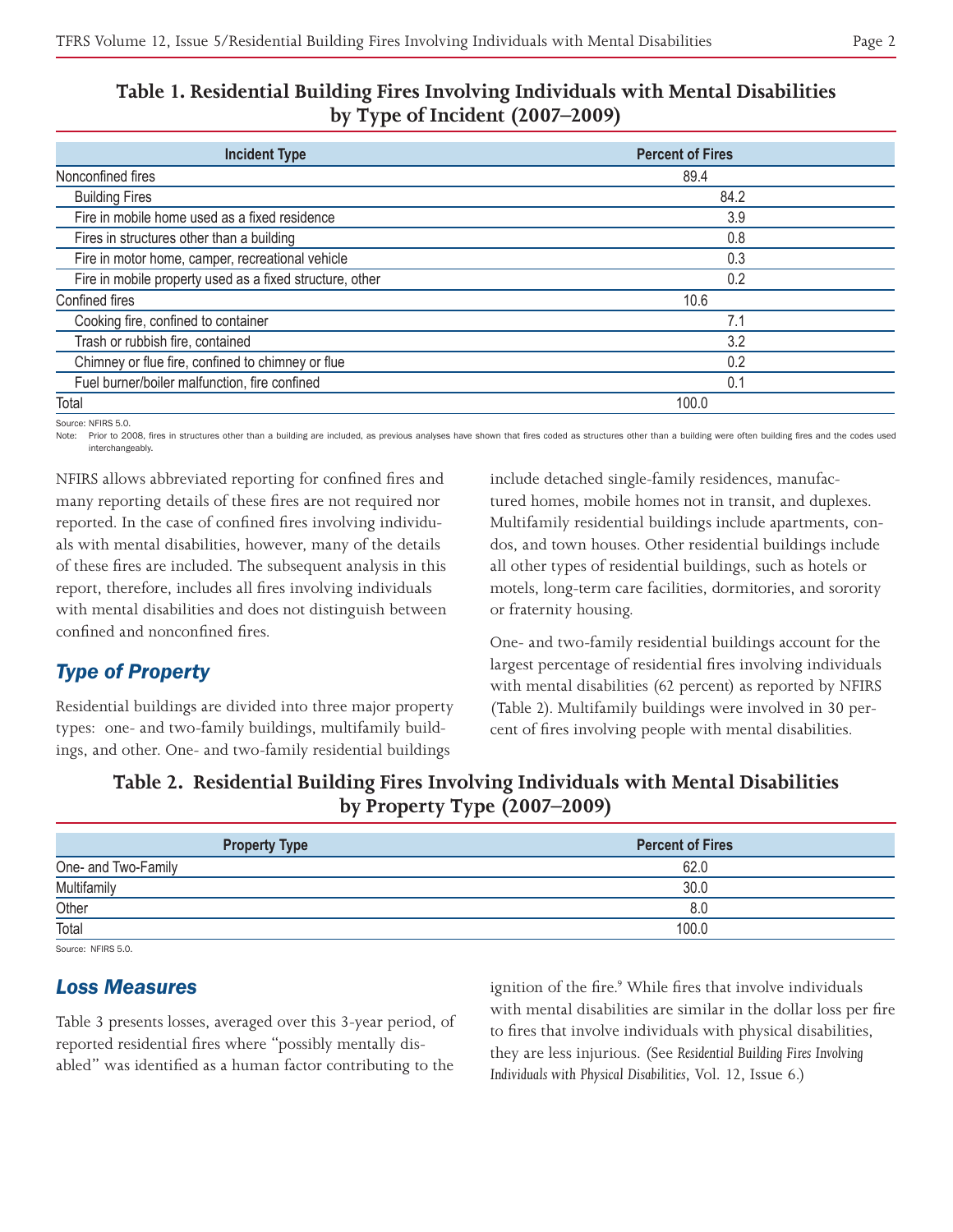### **Table 3. Loss Measures for Residential Building Fires Involving Individuals with Mental Disabilities (3-year average, 2007–2009)**

| <b>Measure</b>         | <b>Loss for Fires</b> |
|------------------------|-----------------------|
| <b>Average Loss:</b>   |                       |
| Fatalities/1,000 fires | 39.3                  |
| Injuries/1,000 fires   | 122.0                 |
| Dollar loss/fire       | \$29,560              |

Source: NFIRS 5.0.

Notes: 1) Average loss for fatalities and injuries is computed per 1,000 fires; average dollar loss is computed *per fire* and is rounded to the nearest \$10. 2) Dollar loss is converted to \$2009.

### *When Residential Building Fires Involving Individuals with Mental Disabilities Occur*

As shown in Figure 1, fires involving individuals with mental disabilities occur steadily throughout the day, peaking

in the late afternoon to early evening hours between 4 and 6 p.m. This peak period accounts for 11 percent of these fires.<sup>10</sup> Post peak, fire incidence for fires involving people with mental disabilities gradually declines, reaching the lowest incidence between 4 and 7 a.m.

### **Figure 1. Residential Building Fires Involving Individuals with Mental Disabilities by Time of Alarm (2007–2009)**



Figure 2 illustrates the residential building fire profile, by month, for fires involving individuals with mental disabilities. Fires involving people with mental disabilities peak in

the winter months of December (9 percent) and January (9 percent). The lowest numbers of fire incidents occur in October.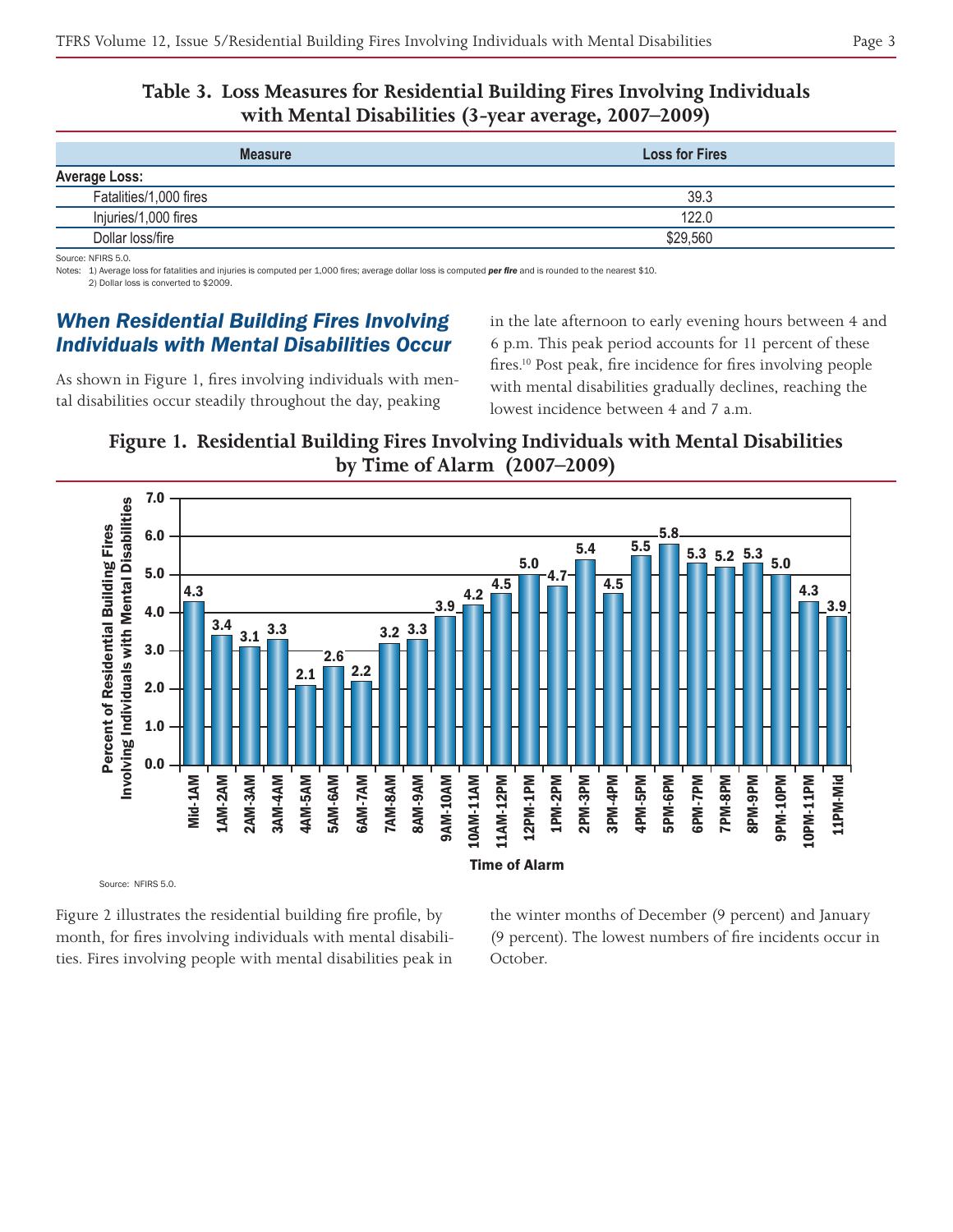



Source: NFIRS 5.0.

### *Causes of Residential Building Fires Involving Individuals with Mental Disabilities*

Forty percent of all fires involving individuals with mental disabilities are intentionally set as shown in Figure 3. A large portion of these fires (27 percent) take place in bedrooms where lighters and matches (72 percent) are the heat source for the fire.

Although intentional was the most common cause of fires involving people with mental disabilities, "possibly mentally disabled" was *not* the most common human factor contributing to the ignition in all residential building intentional fires—a possible mental disability was only the fourth most common factor contributing to intentional fires  $(15$  percent).<sup>11</sup>

The next four leading causes of fires involving individuals with mental disabilities accounted for an additional 40 percent combined: cooking (12 percent), smoking (10 percent), other unintentional, careless actions (9 percent), and open flames  $(9$  percent).<sup>12</sup>



## **Figure 3. Residential Building Fires Involving Individuals with Mental Disabilities by Cause**

Source: NFIRS 5.0.

Note: Causes are listed in order of the U.S. Fire Administration (USFA) Cause Hierarchy for ease of comparison of fire causes across different aspects of the fire problem. Fires are assigned to 1 of 16 cause groupings using a hierarchy of definitions, approximately as shown in the chart above. A fire is included in the highest category into which it fits. If it does not fit the top category, then the second one is considered, and if not that one, the third, and so on. For example, if the fire is judged to be intentionally set and a match was used to ignite it, it is classified as intentional and not open flame because intentional is higher in the hierarchy.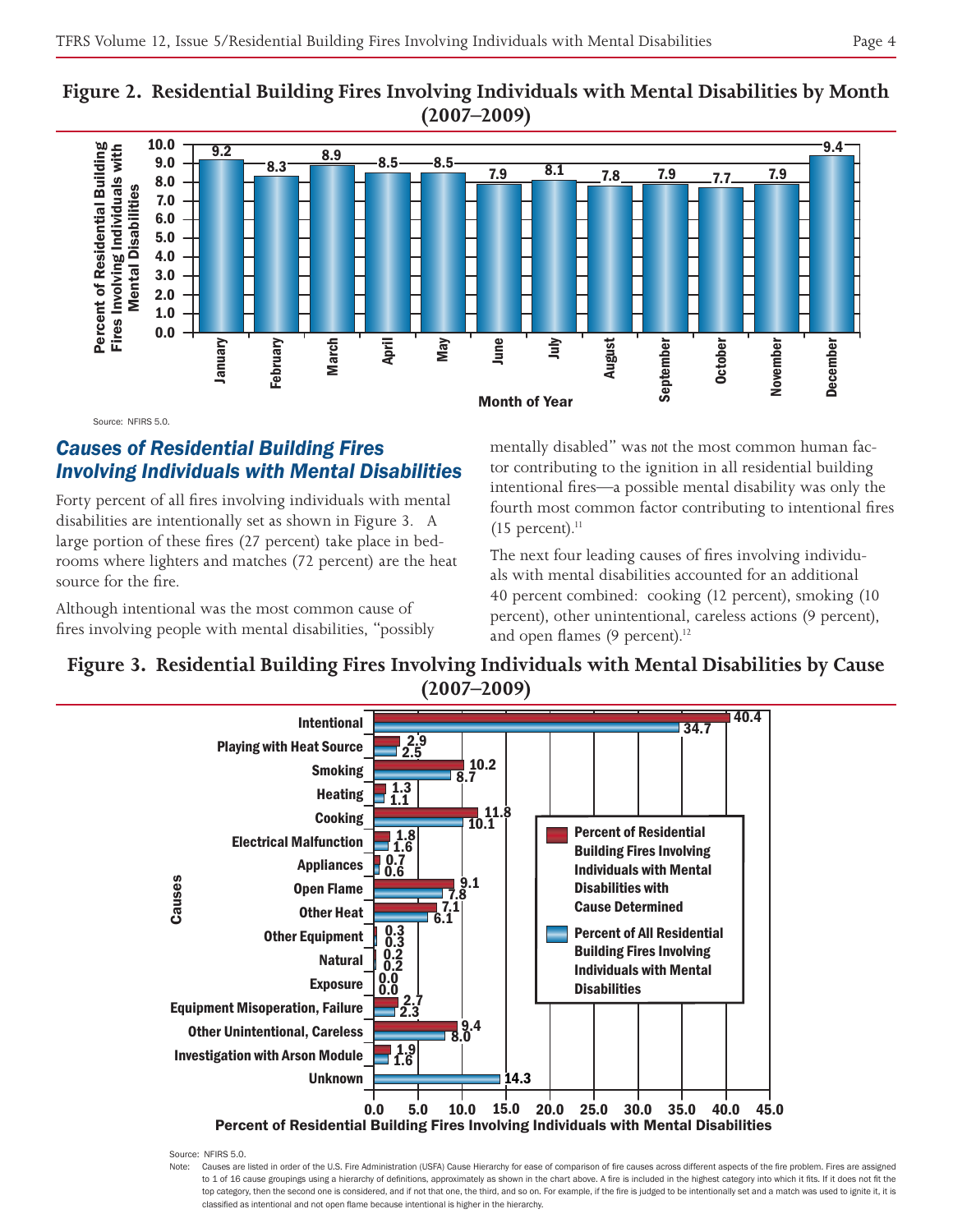### *Heat Source in Residential Building Fires Involving Individuals with Mental Disabilities*

Figure 4 shows sources of heat categories in fires involving individuals with mental disabilities. The "heat from open flame or smoking materials" category accounts for 52 percent of these fires. Within this category, lighters account for 17 percent, cigarettes account for 11 percent, and matches

account for 9 percent of fires involving individuals with mental disabilities.

The "heat from powered equipment" category, primarily heat from cooking-related equipment, accounts for 26 percent of all fires involving people with mental disabilities.

The heat source was coded as "undetermined" in 25 percent of all fires involving individuals with mental disabilities.

### **Figure 4. Heat Source for Residential Building Fires Involving Individuals with Mental Disabilities (2007–2009)**



Percent of Residential Building Fires Involving Individuals with Mental Disabilities

Source: NEIRS 5.0.

### *Fire Spread in Residential Building Fires Involving Individuals with Mental Disabilities*

Fires involving individuals with mental disabilities are largely confined to the room of origin (65 percent), either confined to the object of origin (31 percent) or spreading beyond the object but still confined to the room of origin (33 percent). Ninety-seven percent of fires involving people with mental disabilities never spread beyond the building of origin (Figure 5).





Percent of Residential Building Fires Involving Individuals with Mental Disabilities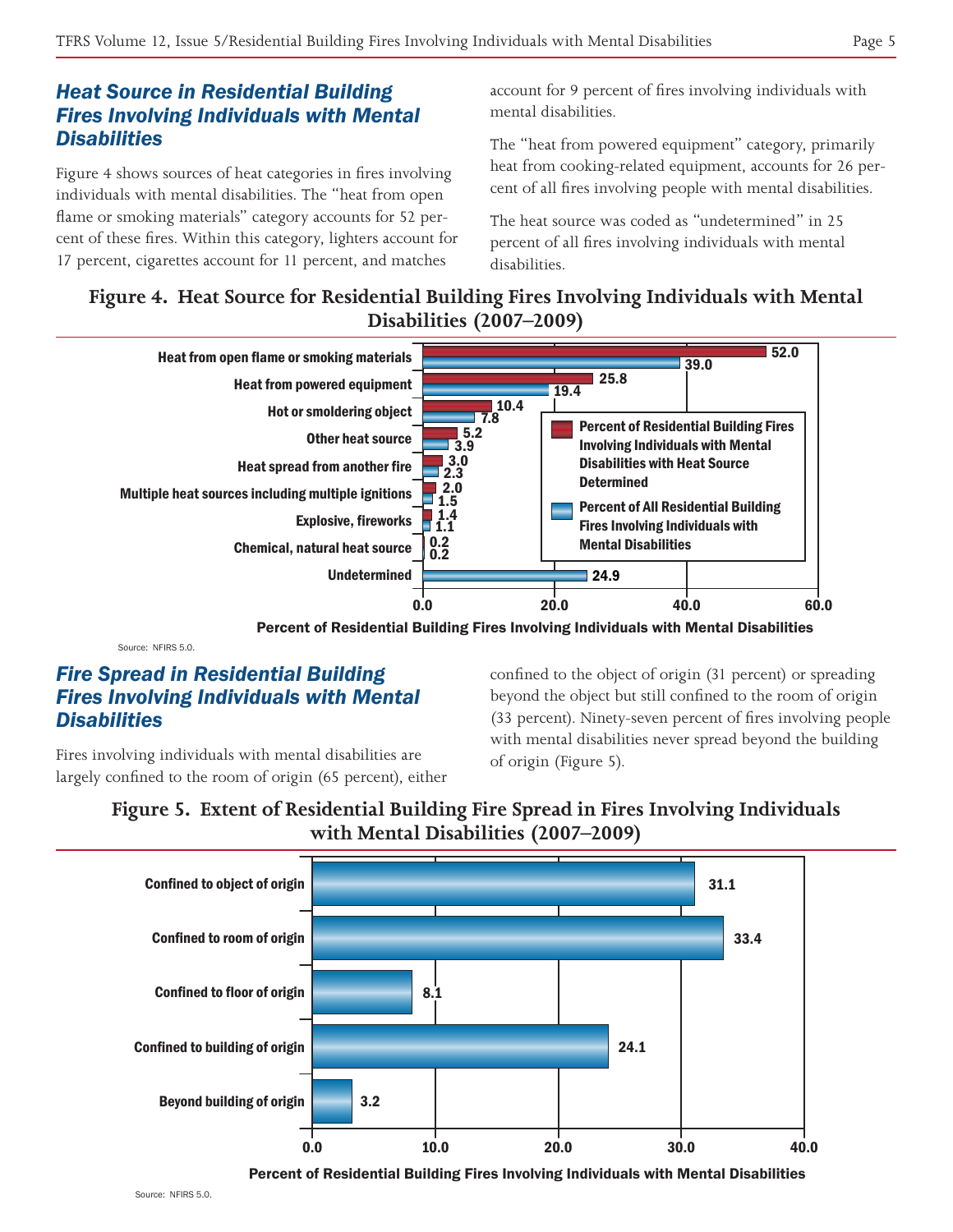### *Where Residential Building Fires Involving Individuals with Mental Disabilities Start (Area of Origin)*

As shown in Table 4, the most common areas of origin for fires involving individuals with mental disabilities are the

cooking area, kitchen (26 percent) and bedrooms (also 26 percent). The next three leading areas of origin are common rooms which include dens, family rooms, living rooms, and lounges (10 percent), other functional areas (5 percent), and bathrooms, checkrooms, and lavatories (4 percent).

### **Table 4. Leading Areas of Fire Origin in Residential Building Fires Involving Individuals with Mental Disabilities (2007–2009)**

| <b>Areas of Fire Origin</b>                        | <b>Percent of Fires (Unknowns Apportioned)</b> |
|----------------------------------------------------|------------------------------------------------|
| Cooking area, kitchen                              | 25.9                                           |
| Bedroom                                            | 25.5                                           |
| Common room, den, family room, living room, lounge | 9.8                                            |
| Function areas, other                              | 4.9                                            |
| Bathroom, checkroom, lavatory                      | 4.0                                            |
|                                                    |                                                |

Source: NFIRS 5.0.

### *Factors Contributing to Ignition in Residential Building Fires Involving Individuals with Mental Disabilities*

Table 5 shows the categories of factors contributing to ignition in fires involving individuals with mental disabilities. By far, the leading category for these is "misuse of material or product" (71 percent). Misuse of material or product, other (23 percent of fires involving individuals with mental disabilities), heat source too close to combustibles

(15 percent), abandoned or discarded materials or products (15 percent), and playing with heat source (11 percent) accounted for the majority of the fires in this category.

The "other factors contributing to ignition," a miscellaneous category, is the second most common contributing factor in fires involving individuals with mental disabilities (16 percent). The third most common category of factors contributing to the ignition of these fires is "operational deficiency" (13 percent).

### **Table 5. Factors Contributing to Ignition for Residential Building Fires Involving Individuals with Mental Disabilities by Major Category (Where Factors Contributing to Ignition are Specified, 2007–2009)**

| <b>Factors Contributing to Ignition Category</b> | <b>Percent of Fires</b> |  |
|--------------------------------------------------|-------------------------|--|
| Misuse of material or product                    | 71.2                    |  |
| Other factors contributing to ignition           | 16.1                    |  |
| Operational deficiency                           | 13.0                    |  |
| Electrical failure, malfunction                  | 2.5                     |  |
| Fire spread or control                           | 1.7                     |  |
| Mechanical failure, malfunction                  | 0.6                     |  |
| Design, manufacture, installation deficiency     | 0.5                     |  |
| Natural condition                                | 0.4                     |  |
|                                                  |                         |  |

Source: NFIRS 5.0.

Notes: 1) Includes only incidents where factors that contributed to the ignition of the fire were specified.

2) Multiple factors contributing to fire ignition may be noted for each incident; total will exceed 100 percent.

### *Alerting/Suppression Systems in Residential Building Fires Involving Individuals with Mental Disabilities*

### *Smoke Alarm Data*

Smoke alarm data presented in Tables 6 and 7 are the raw counts from the NFIRS data set and are not scaled to national estimates of smoke alarms in fires involving individuals with mental disabilities. In addition, NFIRS does not allow for the determination of the type of smoke alarm that is, if the smoke alarm was photoelectric or ionization, or the location of the smoke alarm with respect to the area of fire origin.

Overall, smoke alarms were present in 48 percent of fires involving individuals with mental disabilities. In 24 percent of fires, there were no smoke alarms present. In another 22 percent of fires, firefighters were unable to determine if a smoke alarm was present (Table 6).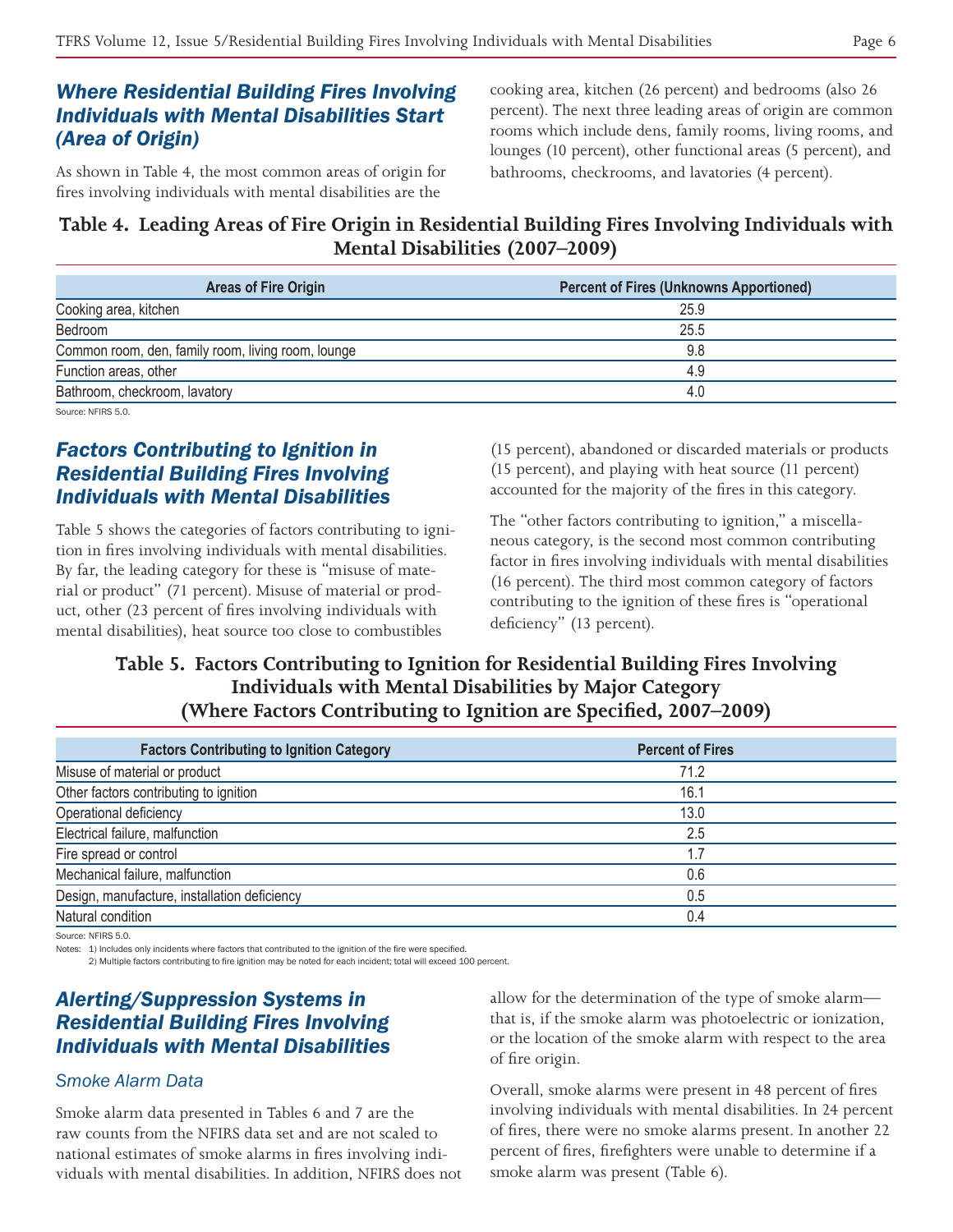### **Table 6. NFIRS Smoke Alarm Presence in Fires Involving Individuals with Mental Disabilities (NFIRS, 2007-2009)**

| <b>Presence of Smoke Alarms</b> |              | <b>Fires</b>   |  |
|---------------------------------|--------------|----------------|--|
|                                 | <b>Count</b> | <b>Percent</b> |  |
| Present                         | 1,620        | 47.5           |  |
| None present                    | 805          | 23.6           |  |
| Undetermined                    | 747          | 21.9           |  |
| Null/Blank                      | 237          | 7.0            |  |
| <b>Total Incidents</b>          | 3,409        | 100.0          |  |
| Source: NFIRS 5.0.              |              |                |  |

Notes: The data presented in this table are raw data counts from the NFIRS data set. They do not represent national estimates of smoke alarms in fires involving individuals with mental disabilities. They are presented for informational purposes

### *Smoke Alarms in Occupied Housing*

Smoke alarms provide early warning in the event of a fire, giving occupants the opportunity to escape. Because the effectiveness of smoke alarms is measured by the building occupants' hearing and responding to the alarms, the analysis of effectiveness (or performance) of smoke alarms is thus limited to occupied housing.13

One of the most important values of smoke alarms is detecting smoldering fires before they break into open flame or produce large volumes of smoke. Smoke alarms could be especially useful in early detection of fires involving individuals with disabilities, if the alarm is properly placed.

Smoke alarms were reported as present in 55 percent of fires involving individuals with mental disabilities in occupied housing (Table 7). Smoke alarms are known to have operated in 33 percent of fires involving people with mental disabilities in occupied housing and were known to be absent in 21 percent. Firefighters were unable to determine if a smoke

alarm was present in another 24 percent of these fires.

When operational status is considered for fires involving individuals with mental disabilities in occupied housing, the percentage of smoke alarms reported as present (55 percent) consists of:

- smoke alarms present and operated—33 percent;
- present, but did not operate—14 percent (fire too small, 5 percent; alarm did not operate, 9 percent); and
- present, but operational status unknown—9 percent.

When the subset of incidents where smoke alarms were reported as present is analyzed separately, smoke alarms were reported to have operated in 59 percent of the incidents. The alarms did not operate in 25 percent of the incidents (in 16 percent of the incidents, the alarm failed to operate; in 9 percent, the fire was too small to activate the alarm). The operational status of the alarm was undetermined in an additional 16 percent of the incidents.

| Presence of<br><b>Smoke Alarms</b> | <b>Smoke Alarm Operational Status</b>  | <b>Smoke Alarm Effectiveness</b>                           | Count | <b>Percent</b> |
|------------------------------------|----------------------------------------|------------------------------------------------------------|-------|----------------|
|                                    | Fire too small to activate smoke alarm |                                                            |       | 5.0            |
| Present                            | Smoke alarm operated                   | Smoke alarm alerted occupants, occupants responded         | 674   | 23.5           |
|                                    |                                        | Smoke alarm alerted occupants, occupants failed to respond | 107   | 3.7            |
|                                    |                                        | No occupants                                               | 55    | 1.9            |
|                                    |                                        | Smoke alarm failed to alert occupants                      | 15    | 0.5            |
|                                    |                                        | Undetermined                                               | 86    | 3.0            |
|                                    | Smoke alarm failed to operate          |                                                            | 258   | 9.0            |
|                                    | Undetermined                           |                                                            | 246   | 8.6            |
| None present                       |                                        |                                                            | 595   | 20.8           |
| Undetermined                       |                                        |                                                            | 687   | 24.0           |
| <b>Total Incidents</b>             |                                        |                                                            | 2,865 | 100.0          |

### **Table 7. NFIRS Smoke Alarm Data for Residential Building Fires Involving Individuals with Mental Disabilities in Occupied Housing (NFIRS, 2007–2009)**

Source: NFIRS 5.0.

Notes: The data presented in this table are raw data counts from the NFIRS data set. They do not represent national estimates of smoke alarms in residential building fires involving individuals with mental disabilities. They are presented for informational purposes.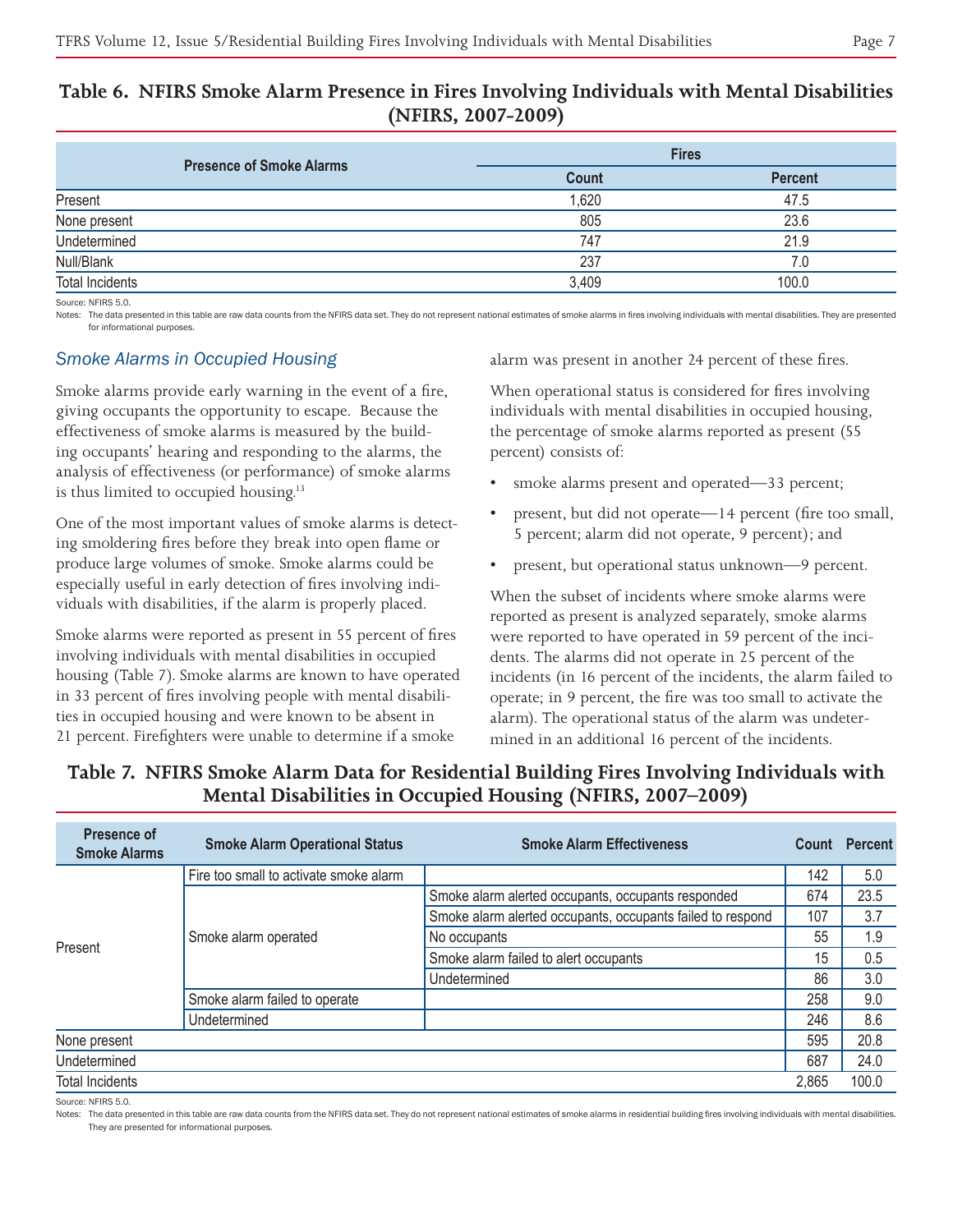### *Automatic Extinguishment System Data*

Overall, full or partial automatic extinguishing systems (AESs), mainly sprinklers, were present in 5 percent of fires involving individuals with mental disabilities (Table 8). The small number of suppression equipment (sprinklers) in these fires is not unexpected as sprinklers are largely absent nationwide in residential buildings. Note that the data presented in Table 8 are the raw counts from the NFIRS data set and are not scaled to national estimates of AES in fires involving individuals with mental disabilities.

### **Table 8. NFIRS Automatic Extinguishing System Presence in Residential Building Fires Involving Individuals with Mental Disabilities (2007–2009)**

|                                                    | <b>Fires</b> |                |
|----------------------------------------------------|--------------|----------------|
| <b>Presence of Automatic Extinguishing Systems</b> | <b>Count</b> | <b>Percent</b> |
| AES present                                        | 180          | 5.3            |
| Partial system present                             | 6            | 0.2            |
| AES not present                                    | 2,834        | 83.1           |
| Unknown                                            | 152          | 4.5            |
| Null/Blank                                         | 237          | 7.0            |
| <b>Total Incidents</b>                             | 3.409        | 100.0          |
| Source: NEIRS 5.0                                  |              |                |

Notes: 1) The data presented in this table are raw data counts from the NFIRS data set. They do not represent national estimates of AESs in residential building fires involving individuals with mental disabilities. They are presented for informational purposes.

2) Total will not add to 100 percent due to rounding.

### *NFIRS Data Specifications for Residential Building Fires Involving Individuals with Mental Disabilities*

Data for this report were extracted from the NFIRS annual Public Data Release (PDR) files for 2007, 2008, and 2009. Only version 5.0 data were extracted.

Residential building fires involving individuals with mental disabilities are defined using:

- Aid Types 3 (mutual aid given) and 4 (automatic aid given) are excluded to avoid double counting of incidents.
- Incident Types 111 to 123:

| <b>Incident</b><br><b>Type</b> | <b>Description</b>                                       |
|--------------------------------|----------------------------------------------------------|
| 111                            | <b>Building fire</b>                                     |
| 112                            | Fires in structure other than in a building              |
| 113                            | Cooking fire, confined to container                      |
| 114                            | Chimney or flue fire, confined to chimney or flue        |
| 115                            | Incinerator overload or malfunction, fire confined       |
| 116                            | Fuel burner/boiler malfunction, fire confined            |
| 117                            | Commercial compactor fire, confined to rubbish           |
| 118                            | Trash or rubbish fire, contained                         |
| 120                            | Fire in mobile property used as a fixed structure, other |
| 121                            | Fire in mobile home used as fixed residence              |
| 122                            | Fire in motor home, camper, recreational vehicle         |
| 123                            | Fire in portable building, fixed location                |

Incident Type 112 is included prior to 2008 as previous analyses have shown that Incident Types 111 and 112 were used interchangeably. As of 2008 and 2009, Incident Type 112 is excluded.

Note that Incident Types 113 to 118 do not specify if the structure is a building.

Property use 400-464 is included to specify residential buildings:

| <b>Property</b><br><b>Use</b> | <b>Description</b>                         |
|-------------------------------|--------------------------------------------|
| 400                           | Residential, other                         |
| 419                           | One- or two-family dwelling                |
| 429                           | Multifamily dwelling                       |
| 439                           | Boarding/Rooming house, residential hotels |
| 449                           | Hotel/Motel, commercial                    |
| 459                           | Residential board and care                 |
| 460                           | Dormitory-type residence, other            |
| 462                           | Sorority house, fraternity house           |
| 464                           | Barracks, dormitory                        |

- Structure Type:
	- For Incident Types 113–118:
		- 1—Enclosed building,
		- 2—Fixed portable or mobile structure, and
		- Structure Type not specified (null entry).
	- For Incident Types 111, 112, and 120–123:
		- 1—Enclosed building, and
		- 2—Fixed portable or mobile structure.
- • Human Factor Contributing to Ignition Code 4 "possibly mentally disabled" was used to define fires involving individuals with mental disabilities.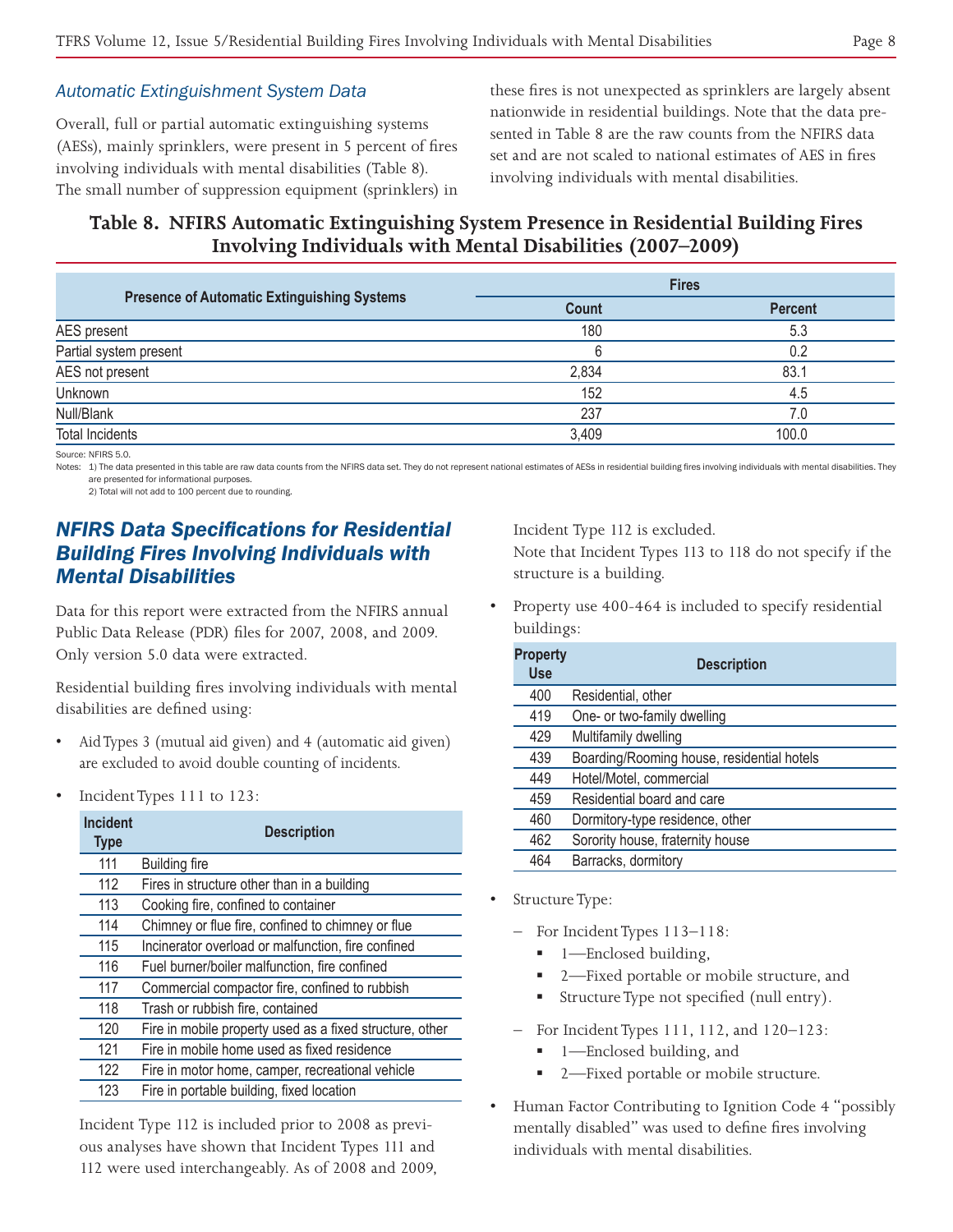The analyses contained in this report reflect the current methodologies used by the United States Fire Administration (USFA). The USFA is committed to providing the best and most current information on the United States fire problem, continually examining its data and methodology to fulfill this goal. Because of this commitment, data collection strategies and methodological changes are possible and do occur. As a result, analyses

and estimates of the fire problem may change slightly over time. Previous analyses and estimates on specific issues (or similar issues) may have used different methodologies or data definitions and may not be directly comparable to the current ones.

**To request additional information or to comment on this report, visit http://www.usfa.fema.gov/applications/ feedback/index.jsp**

### *Notes:*

<sup>1</sup> National estimates are based on 2007–2009 native version 5.0 data from the National Fire Incident Reporting System (NFIRS), residential structure fire loss estimates from the National Fire Protection Association's (NFPA's) annual surveys of fire loss, and the U.S. Fire Administration's (USFA's) residential building fire loss estimates. Fires are rounded to the nearest 100, deaths to the nearest 5, injuries to the nearest 25, and loss to the nearest \$million.

<sup>2</sup> In NFIRS, version 5.0, a structure is a constructed item of which a building is one type. In previous versions of NFIRS, the term "residential structure" commonly referred to buildings where people live. To coincide with this concept, the definition of a residential structure fire for NFIRS 5.0 has, therefore, changed to include only those fires where the NFIRS 5.0 Structure Type is 1 or 2 (enclosed building and fixed portable or mobile structure) with a residential property use. Such fires are referred to as "residential buildings" to distinguish these buildings from other structures on residential properties that may include fences, sheds, and other uninhabitable structures. Confined fire incidents that have a residential property use, but do not have a structure type specified are presumed to be buildings. Nonconfined fire incidents without a structure type specified are considered to be invalid incidents (structure type is a required field) and are not included.

<sup>3</sup> Residential buildings include, but are not limited to, one- or two-family dwellings, multifamily dwellings, boarding houses or residential hotels, commercial hotels, college dormitories, and sorority/fraternity houses.

4 In approximately 3 percent of residential building fires where a possible mental disability was noted as a human factor contributing to the ignition of the fire, a physical disability was also noted.

5 Mark A. Brown, "Fire Suppression Operations in Buildings Equipped with an "Area of Rescue Assistance," Concord Department of Fire and Life Safety, December 1, 2005. http://www.ci.concord.nc.us/LinkClick.aspx?fileticket=TfBCh6hZMA Q%3D&tabid=166&mid=540 (accessed December 3, 2010).

6 "Rescue Assistance Made Easy," securitymagazine.com, June 11, 2003. http://www.securitymagazine.com/Articles/ Technologies/f505c1ad744d8010VgnVCM100000f932a8c0 (accessed December 3, 2010).

<sup>7</sup> In NFIRS, confined fires are defined by Incident Type codes 113 to 118.

8 NFIRS distinguishes between "content" and "property" loss. Content loss includes loss to the contents of a structure due to damage by fire, smoke, water, and overhaul. Property loss includes losses to the structure itself or to the property itself. Total loss is the sum of the content loss and the property loss. For confined fires, the expectation is that the fire did not spread beyond the container (or rubbish for Incident Type 118) and hence, there was no property damage (damage to the structure itself) from the flames. There could be, however, property damage as a result of smoke, water, and overhaul.

9 The average fire death and fire injury loss rates computed from the national estimates will not agree with average fire death and fire injury loss rates computed from NFIRS data alone. The fire death rate computed from national estimates for individuals with mental disabilities would be  $(1,000*(85/1,700)) = 50$  deaths per 1,000 residential building fires involving individuals with mental disabilities. The fire injury rate would be  $(1,000*(250/1,700)) = 147$  injuries per 1,000 residential building fires involving individuals with mental disabilities.

<sup>10</sup> For the purposes of this report, the time of the fire alarm is used as an approximation for the general time the fire started. However, in NFIRS, it is the time the fire was reported to the fire department.